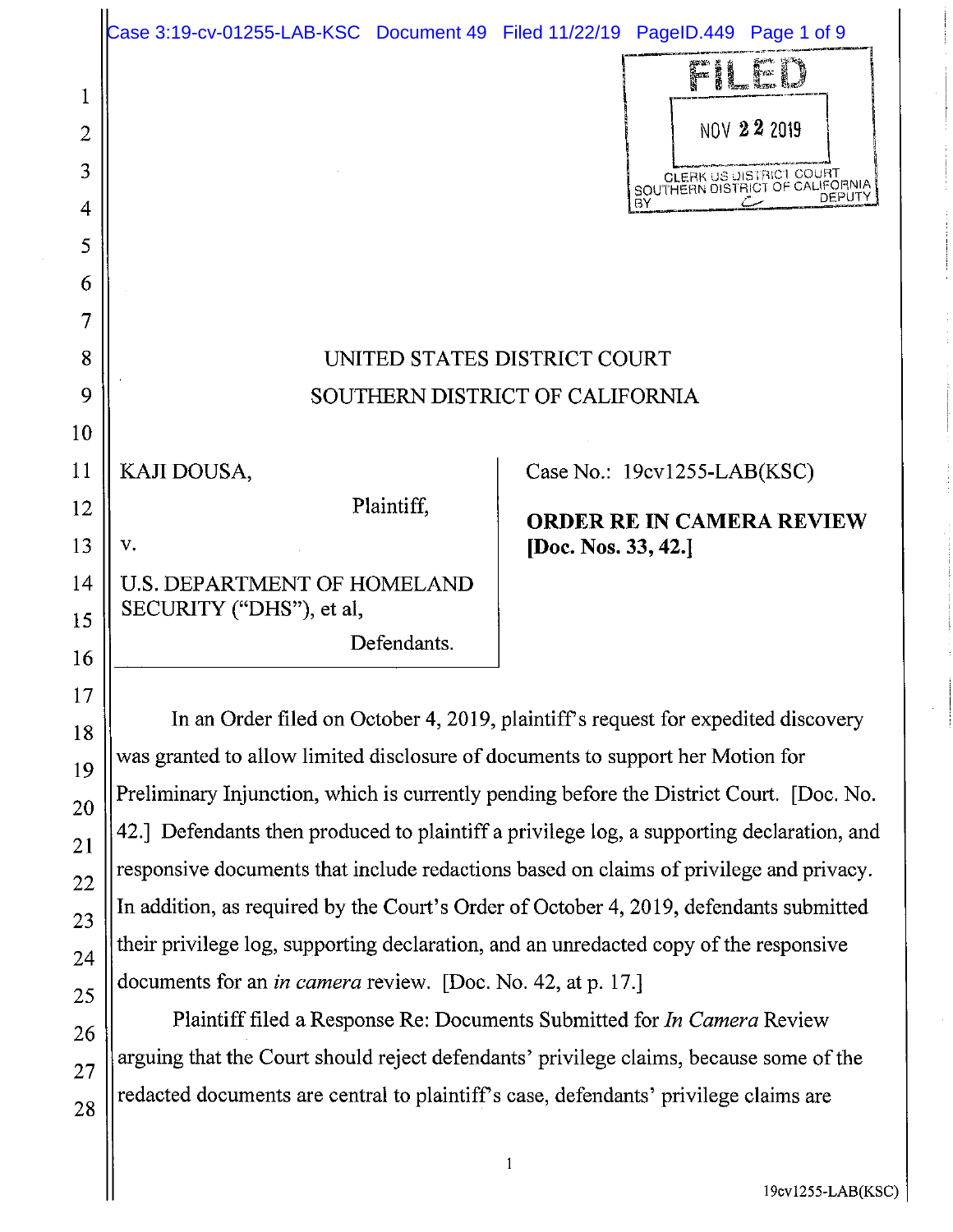1 unfounded and unsupported, and defendants' confidentiality and privacy concerns can be 2 addressed by an appropriate protective order. [Doc. No. 48, at pp. 1-7.]

### 3 *Background*

4 | Plaintiff's Complaint includes causes of action against the U.S. Department of 5 Homeland Security ("DHS"), U.S. Immigration and Customs Enforcement ("ICE"), the 6 U.S. Customs and Border Protection ("CBP"), and others for: (1) retaliation in violation 7  $\|\$  of the First Amendment; (2) violation of the First Amendment's Free Exercise Clause; 8 || and (3) violation of the Religious Freedom Restoration Act (RFRA). [Doc. No. 1, at pp. 9  $\parallel$  35-41.] Plaintiff generally alleges that she is a U.S. citizen and a senior pastor in a 10 Christian church located in New York City. [Doc. No. **1,** at pp. 8.] She ministers to, and 11 advocates for, immigrant communities, provides pastoral care to migrants in the United 12 States and Mexico, and leads events to oppose U.S. immigration policy. [Doc. No. 33, at 13  $\parallel$  p. 3; Doc. No. 1, at pp. 5-6, 10.] In 2018, plaintiff helped to organize a mobile clinic 14 | known as the "Sanctuary Caravan." The Sanctuary Caravan is composed of faith leaders, 15 congregants, and humanitarian workers who provide pastoral care south of the U.S. 16 border to several hundred migrants seeking asylum in the United States. [Doc. No. 1, at 17  $\|$ p. 11.] The Sanctuary Caravan provides a wide variety of pastoral services to migrants 18 || and asylum seekers, who often seek sanctuary in a church, because it is "a recognized 19 place of safety, comfort, counseling, and religious guidance." [Doc. No. 1, a p. 14.] As 20 an example of a pastoral service she provided to migrants, plaintiff represents that she 21 "officiated over Christian marriage ceremonies for migrants who had never before been 22  $\parallel$  able to have a church-blessed wedding." [Doc. No. 1, at p. 6.] The Sanctuary Caravan 23 || partners with an organization known as Al Otro Lado, which provides legal services to 24 || migrants on both sides of the U.S. border. [Doc. No. 1, at p. 15.]

25 | Based on her own experience, news stories that surfaced following her January 2, 26 ||2019 detention, and information she has obtained from other sources about similar 27 || targeting of journalists, immigration attorneys, and other advocates, plaintiff contends her 28 || rights under the First Amendment and RFRA have been violated. Plaintiff believes she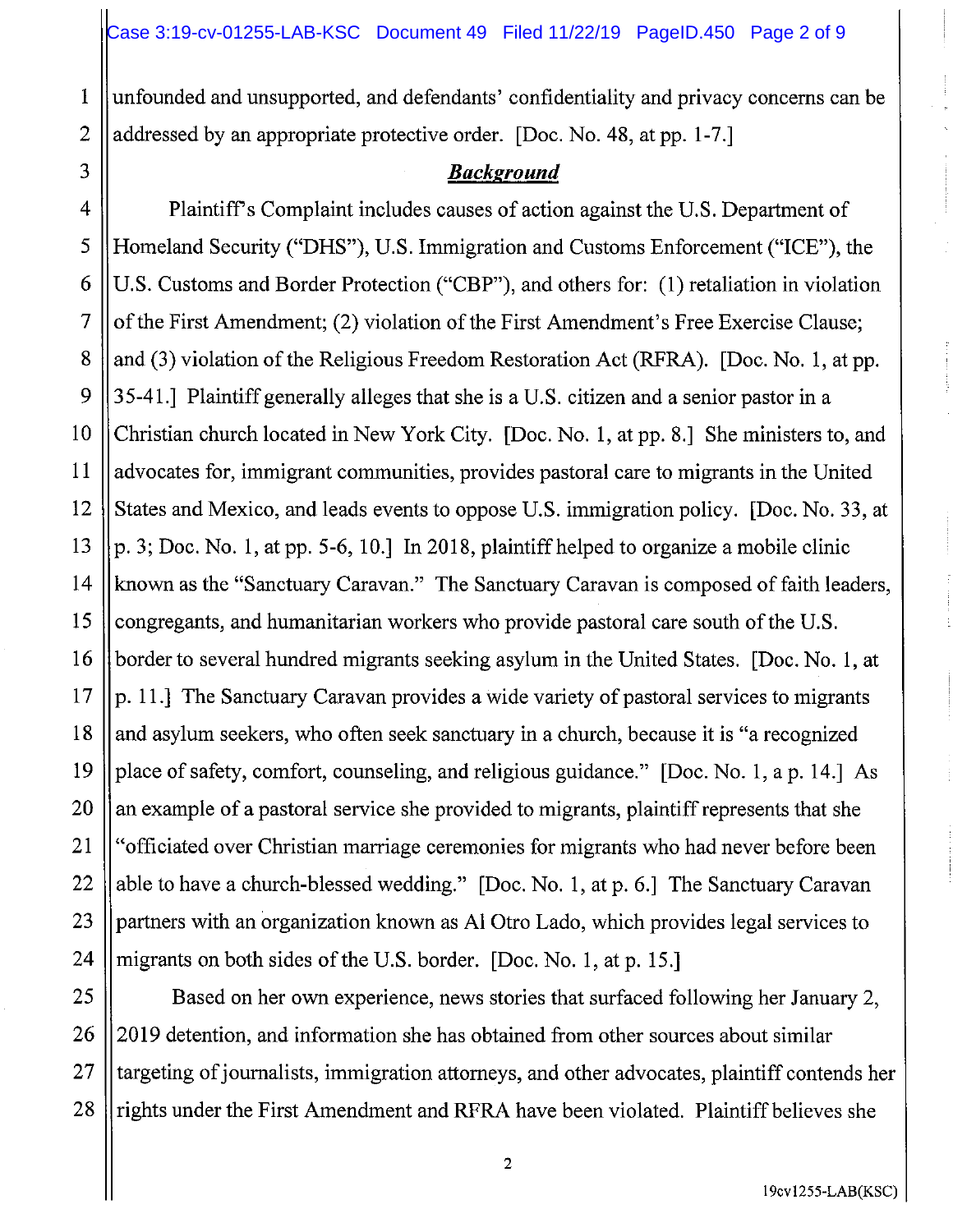1 has been targeted for "heightened surveillance" and screening at the border in retaliation 2 for taking part in protected speech and religious activities that are protected by the First 3 || Amendment. In addition, plaintiff believes that defendants' policies and practices have **4** Severely burdened and impeded the exercise of her religion in violation of RCRA. In her 5 Motion for Preliminary Injunction, she seeks an order requiring defendants to restore her  $6 \parallel$  SENTRI status. She also seeks an order prohibiting defendants from targeting her for 7 any adverse treatment in the future because of her protected speech and religious 8 activities in support of immigrant communities. [Doc. No. 25-1, at pp. 34-35.]

### *Discussion*

# *Application of the Official Information or Law Enforcement Privilege.*

11 "Federal common law recognizes a qualified privilege for official information." 12 *Sanchez v. City of Santa Ana,* 926 F.2d 1027, 1033 (9th Cir. 1990). This qualified 13 | privilege is sometimes referred to by other names, such as the "law enforcement" 14 privilege" *(In re US. Dept. of Homeland Security,* 459 F.3d 565, 568 (5th Cir. 2006)) or 15 the "ongoing investigation privilege" *(Youngblood v. Gates,* 112 F.R.D. 342,345 (C.D. 16 Cal. 1985)). "To determine whether *the* information sought is privileged, courts must 17 weigh the potential benefits of disclosure against the potential disadvantages. If the latter 18 is greater, the privilege bars discovery." *Sanchez,* 936 F.2d at pp. 1033-1034.

19 In civil rights cases, the balancing test "is moderately pre-weighted in favor of 20 disclosure," but "the interests of law enforcement ... and how much weight to ascribe to 21 them can vary with both the kind of information in question and the situation in which it 22 is being sought." *Kelly v. City a/San Jose,* 114 F.R.D. 653, 661-662 (N.D. Cal. 1987). 23 "For example, law enforcement usually will have a much greater interest in preserving 24  $\parallel$  the confidentiality of names of citizen informants in on-going criminal investigations 25 than in keeping secret the factual information provided by percipient witnesses to events 26 that are long since past and about which there will be no prosecution or internal affairs 27 follow-up." *Id.* at 662.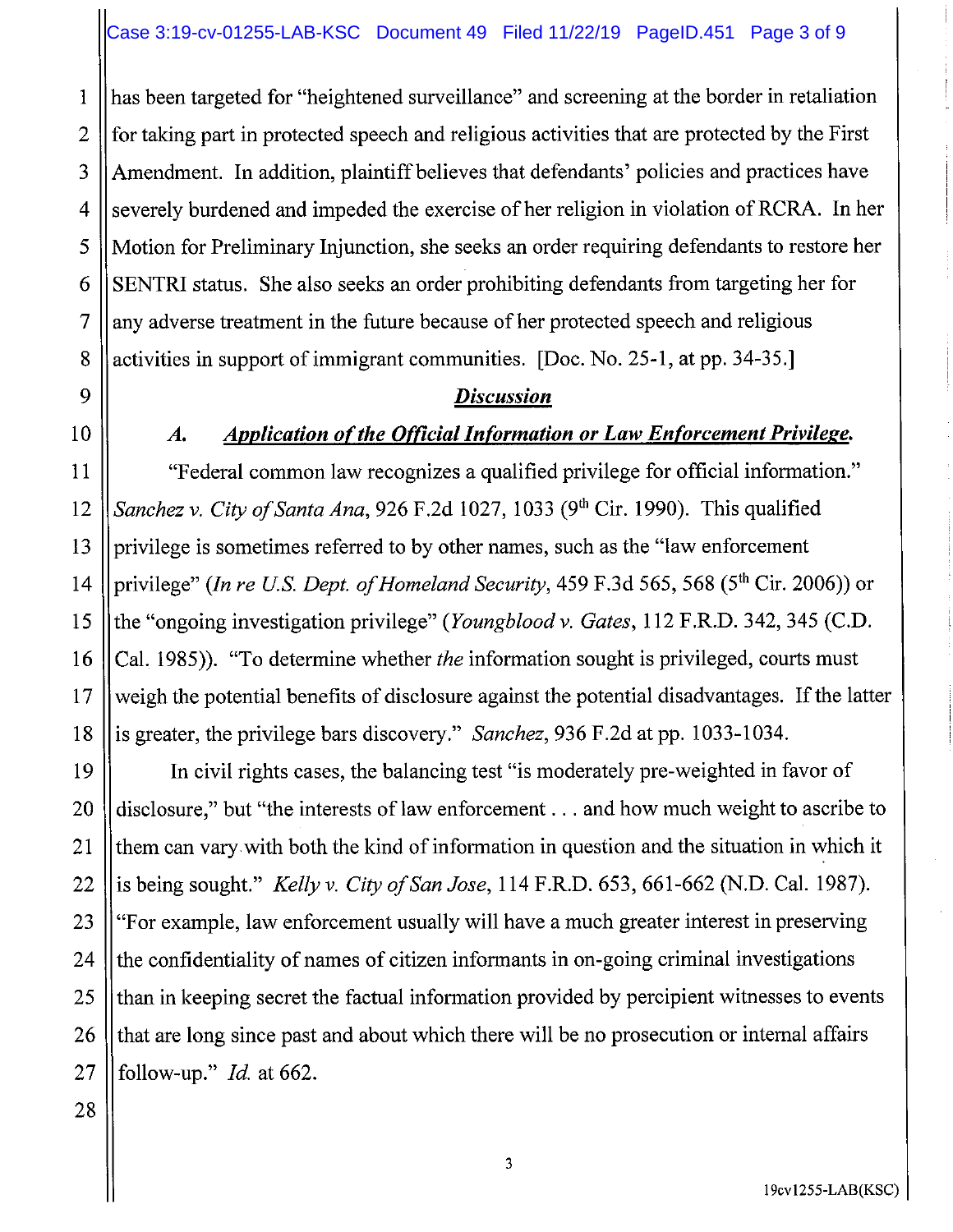1 Here, defendants' Privilege Log indicates documents or portions of documents 2 have been redacted and withheld from plaintiff because they are "Law Enforcement 3 Sensitive." The Court construes defendants' "Law Enforcement Sensitive" redactions to  $4$  || be assertions of the official information privilege or the law enforcement privilege. As  $5$  || the party asserting the privilege and seeking its benefits, defendants have the burden of 6 establishing that the privilege applies. *Kelly,* 114 F.R.D. at 662, 664, 669. To satisfy this 7 burden, the government must "offer competent evidence about how the specific requested 8 disclosure would harm governmental interests. If the government makes the equivalent 9 of a *prima facie* showing of harm, courts must conduct a situation specific analysis of the 10 factors made relevant by the request in issue and the objection to it." *Id.* at 663, 669. 11 Competent evidence should include a declaration "from a responsible official within the 12 agency who has personal knowledge" explaining *"what interests* would be harmed, *how*  13 disclosure under a protective order would cause the harm, and *how* much harm there 14 || would be...." *Id.* at 669 (emphasis in original).

15 The documents submitted for *in camera* review also include a Declaration by 16 CBP's Acting Deputy Patrol Agent. The Declaration represents that all documents 17 Submitted for *in camera* review "have been maintained by CBP as part of its efforts to 18 investigate, and gather information on, potential unlawful activities involving, or related 19  $\|$  to, caravans of individuals seeking to enter the United States at or near the San Ysidro 20 ||Port of Entry ("SYPOE") in late 2018 and early 2019." [Defs.' Exh. 7, Lopez Decl., at p. 21  $\vert\vert$  2.] According to the Declaration, release of these documents, "especially the information 22  $\parallel$  redacted from the documents," would make it more difficult for CBP to "pursue leads"  $23$  || and continue its investigative efforts "about potentially unlawful activities with respect to 24 the groups and individuals identified." *Id.* The Court finds that these generalized claims 25  $\parallel$  of harm are insufficient to satisfy defendants' burden to establish that all the redacted 26 linformation should be shielded from disclosure. Based on the Declaration, it is unclear 27 || how revealing the unredacted portions of the investigative documents would make it 28 || more difficult for CBP to pursue leads. The Declaration also does not address whether "a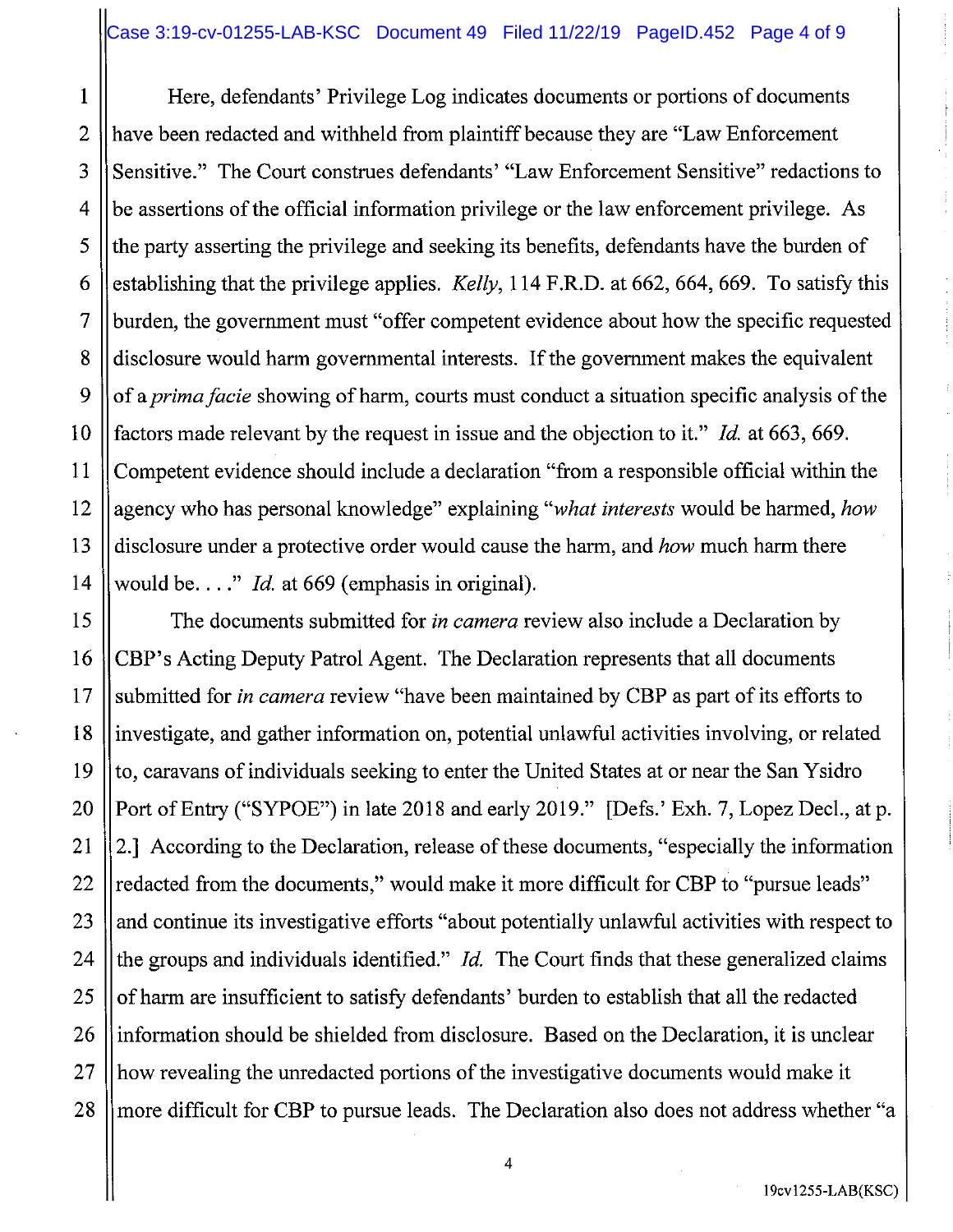1 carefully tailored protective order" could be entered to protect defendants' interest in 2 maintaining the confidentiality of these investigative materials. *Kelly,* 114 F.R.D. at 666,  $3 \parallel 672.$ 

## **B.** In Camera Review of Documents.

# *I. Internal File Identification Codes, E-Mail Addresses, and Telephone Numbers.*

7 Information redacted from the documents produced to plaintiff includes internal 8 file identification codes. [Doc. Nos. CBP-0001 through CBP 00034.] These 9 identification codes are not relevant to the parties' claims or defenses, so the Court finds 10 || they need not be disclosed and can remain redacted. Information redacted from these 11 documents also includes internal e-mail addresses and telephone numbers for CBP 12 | officers. Since CBP and its officers are represented by counsel, direct contact 13 information for these officers is not relevant to the parties' claims or defenses, so it would 14 || not be appropriate or necessary to disclose this information. [Doc. Nos. CBP-0001] 15 through CBP 00034.] Therefore, the Court finds that this information can remain  $16$  || redacted.

# 17 *2. Investigative Materials.*

18 The remaining redactions are comprised of investigative materials *(i.e,* documents 19  $\parallel$  and information, including pictures) that were collected in connection with CBP's "law 20 || enforcement information gathering obligations." [Defs.' Privilege Log, at pp. 1-2, Doc. 21 Nos. CBP-0001 through CBP 00034; CBP00035 through CBP-00044.] Some of these 22 | investigative documents may reveal investigative techniques or tactics. However, the 23 Court's review of the unredacted version of these documents did not reveal any 24 techniques or tactics that are particularly sensitive or confidential, as they are not unlike 25 || those traditionally used by law enforcement to obtain information. For example, one of 26 the documents is a one-page summary of an interview with a migrant who mentioned 27 || plaintiff's name, and the summary of the interview includes related information that was 28  $\parallel$  obtained from a website available to the public. [Doc. No. CBP-00022.] Other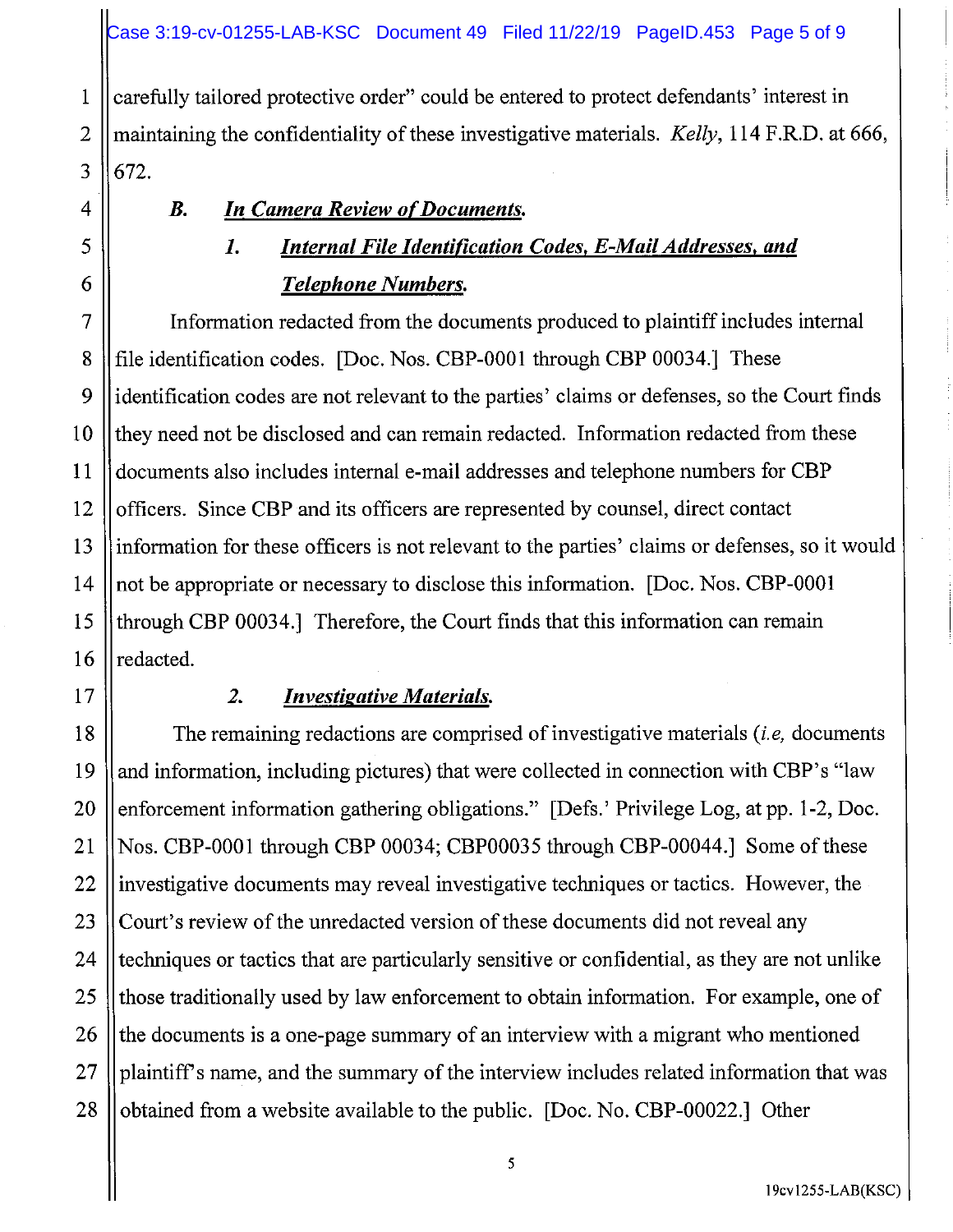1 investigative documents include general data collection materials, postings on social 2 media, and pictures of plaintiff and other parties that were collected from social media. 3 [Doc. Nos. CBP-00001 through CBP-00034.] The relevance of these documents to the  $4$  || allegations in the Complaint is obvious.

5 The redacted documents include a series of color-coded pictures of plaintiff and 6 | others who were allegedly involved with migrant caravans during 2019. [Doc. Nos.] 7 CBP-00035-00044.] This series of color-coded pictures appears to be similar to or the 8 S same as the set of color-coded pictures that were attached as an exhibit to plaintiff's 9 || request for expedited discovery. According to the Complaint and a Declaration by 10 || plaintiff's counsel submitted with plaintiff's request for expedited discovery, these color-11 coded pictures were released to the press by a whistleblower and then made available to 12 plaintiff by the press. However, the pictures in the version made available to plaintiff by 13 the press are blurred to prevent identification of third parties, because the press did not 14 || have permission to publish their information; only plaintiff's picture is not blurred out. 15 [Doc. No. 33-7, at pp. 3-4; Doc. No. 33-1, at pp. 1-6 (Exhibit D); Doc. No. 1, at pp. 18- 16 21, *et seq.]* Based on the allegations in the Complaint and the representations made along  $17$  with plaintiff's request for expedited discovery, plaintiff has established the relevance 18 and importance of the above-described set of color-coded pictures to her claims against 19 defendants. In addition, without more, defendants cannot expect to maintain complete 20 | confidentiality of documents that were leaked or made available to the press and that may 21 have already been made available to others, including members of the public. *See, e.g.,*  22 *Kelly,* 114 F.R.D. at 670 (stating that a declaration submitted in support of a claim based 23  $\parallel$  on the official information privilege should include "an affirmation" that the government 24  $\parallel$  agency claiming the privilege has "in fact" maintained the confidentiality of the materials  $25$  || in issue).

26 **The final items included on defendants' Privilege Log are video clips from the** 27  $\parallel$  SYPOE dated January 2, 2019. [Defs.' Exh. 1, Priv. Log, at 2, CBP-Video-001, 002, 28  $\parallel$  003, and 004.] In the Complaint, plaintiff represents that she went to the SYPOE on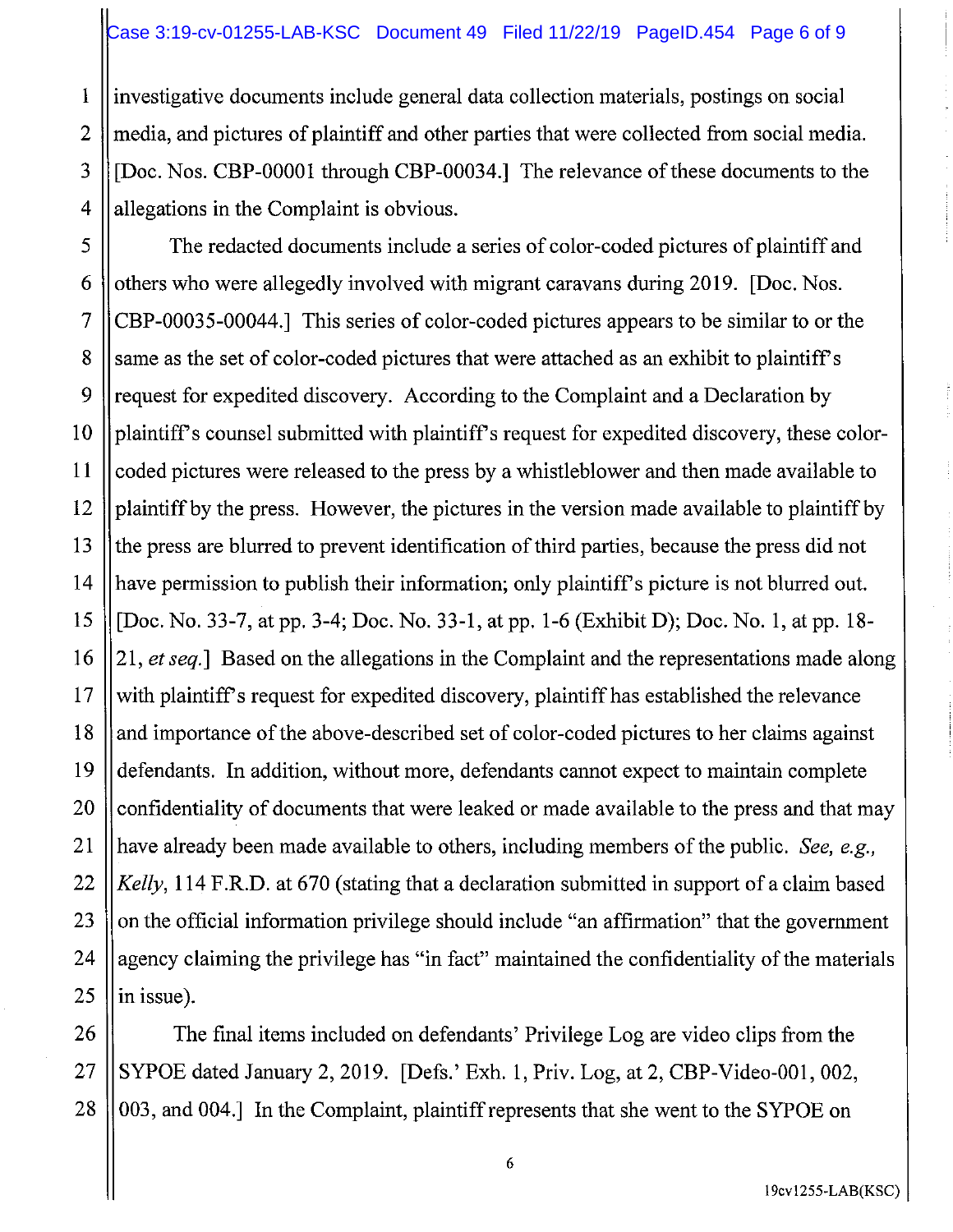1 January 2, 2019 to return to San Diego. After a CBP official reviewed her global entry  $2$   $\|$  card, plaintiff was directed to a waiting room for secondary screening where she was 3 || questioned about her work in Tijuana with the migrant caravan. [Doc. No. 1, at pp. 16-4 17.] Defendants' Privilege Log indicates that the video clips show plaintiff for a portion 5  $\vert\vert$  of the time she was present at the SYPOE on January 2, 2019. The Court was unable to  $6 \parallel$  review the video clips even though they were provided to the Court by defendants on a 7 |DVD, because the Court does not have the software necessary to access the video clips. 8 | However, it is not necessary for the Court to review theses video clips, because 9 defendants' Privilege Log agrees to make them available to plaintiff subject to a 10 || protective order. Accordingly, the Court will direct the parties to draft a suitable 11 protective order based on the Model Protective Order that is available to the parties on 12  $\parallel$  the Court's website so that plaintiff can review these video clips if she chooses to do so,  $13$  || and so that a procedure is in place to govern the exchange of any other confidential 14 || information between the parties during the course of this litigation. In drafting a 15 | proposed protective order, the parties must refer to this Court's Chambers Rules, Section 16 || XI, Stipulated Protective Orders, which sets forth two provisions that must be included in 17 the proposed protective order and the procedures for submitting proposed protective  $18$  || orders.

19 In sum, there is nothing to indicate the internal e-mail addresses and telephone 20 || numbers of CBP officers and any internal file identification codes included in the 21 documents submitted for *in camera* review are relevant to the parties' claims or defenses.  $22$  || As a result, defendants may maintain the confidentiality of this information with 23  $\parallel$  appropriate redactions. However, the Court finds that the remaining investigative 24 information redacted from the documents submitted for *in camera* review is relevant to  $25$  || the allegations in the Complaint, and defendants have not met their burden of establishing 26 that disclosure of this information subject to "a carefully tailored protective order" *(Kelly,*   $27$  || 114 F.R.D. at 672) would harm governmental interests in maintaining the confidentiality  $28$  || of this information.

7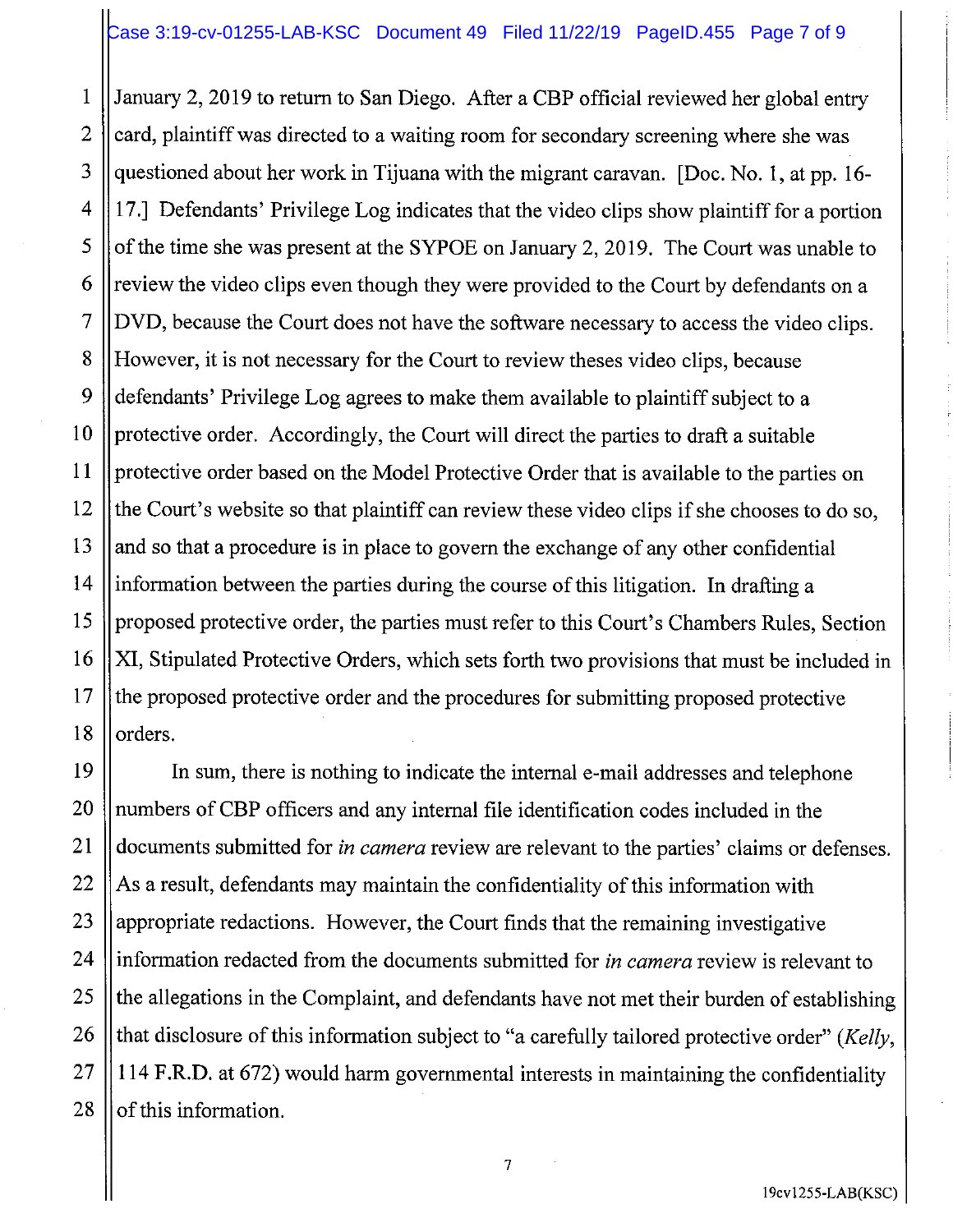## 1 *3. Freedom of Information Act Documents.*

2 Defendants also submitted for *in camera* review a set of CBP documents redacted 3 based on the Freedom of Information Act (FOIA). [Doc. Nos. FOIA -0001 through 4 FOIA-00034.] Except that they are more heavily redacted based on various provides of  $5$  ||the FOIA, these documents are the same as the investigative documents produced as 6 Document Nos. CBP-00001 through CBP-00034 on defendants' privilege log. 7 Documents exempt from disclosure to the public under FOIA are not automatically 8 privileged in civil litigation. *Kamakana v. City & Cty. of Honolulu*, 447 F.3d 1172, 1185 9  $\left| \right|$  (9th Cir. 2006). In other words, documents exempt from disclosure to members of the 10 public under FOIA may still be discoverable in civil litigation. *Id.* Accordingly, it is not 11 necessary for the Court to conduct a separate review of these FOIA documents, because it 12 would not change the outcome of the Court's *in camera* review. These redacted FOIA 13 documents are, of course, not subject to a protective order.

### 14 *Conclusion*

15 | Based on the foregoing, IT IS HEREBY ORDERED that:

16 (1) Defendants are not required to reveal internal file identification codes or the 17 ||internal e-mail addresses and telephone numbers of CBP officers, so this information can 18 remain redacted from the documents submitted for *in camera* review. [CBP-00001 19 || through CBP-00034.]

20 (2) As outlined more fully above, defendants shall, *within five (5) days of the*  21 *date this order is entered,* produce to plaintiffs counsel a copy of the documents 22 Submitted for *in camera* review with redactions of investigative materials removed. 23 [CBP-00001 through CBP-00044.] Disclosure of these documents shall be subject to the 24 | following Protective Order: All unredacted investigative materials disclosed from the 25 documents submitted for *in camera* review shall be treated as *confidential for counsel's* 26 *eyes only* and shall only be viewed by plaintiff's counsel and by an independent expert 27 || retained by plaintiff with written notice to defendant's counsel at least ten  $(10)$  days in 28 || advance and with approval by defendants' counsel. These unredacted investigative